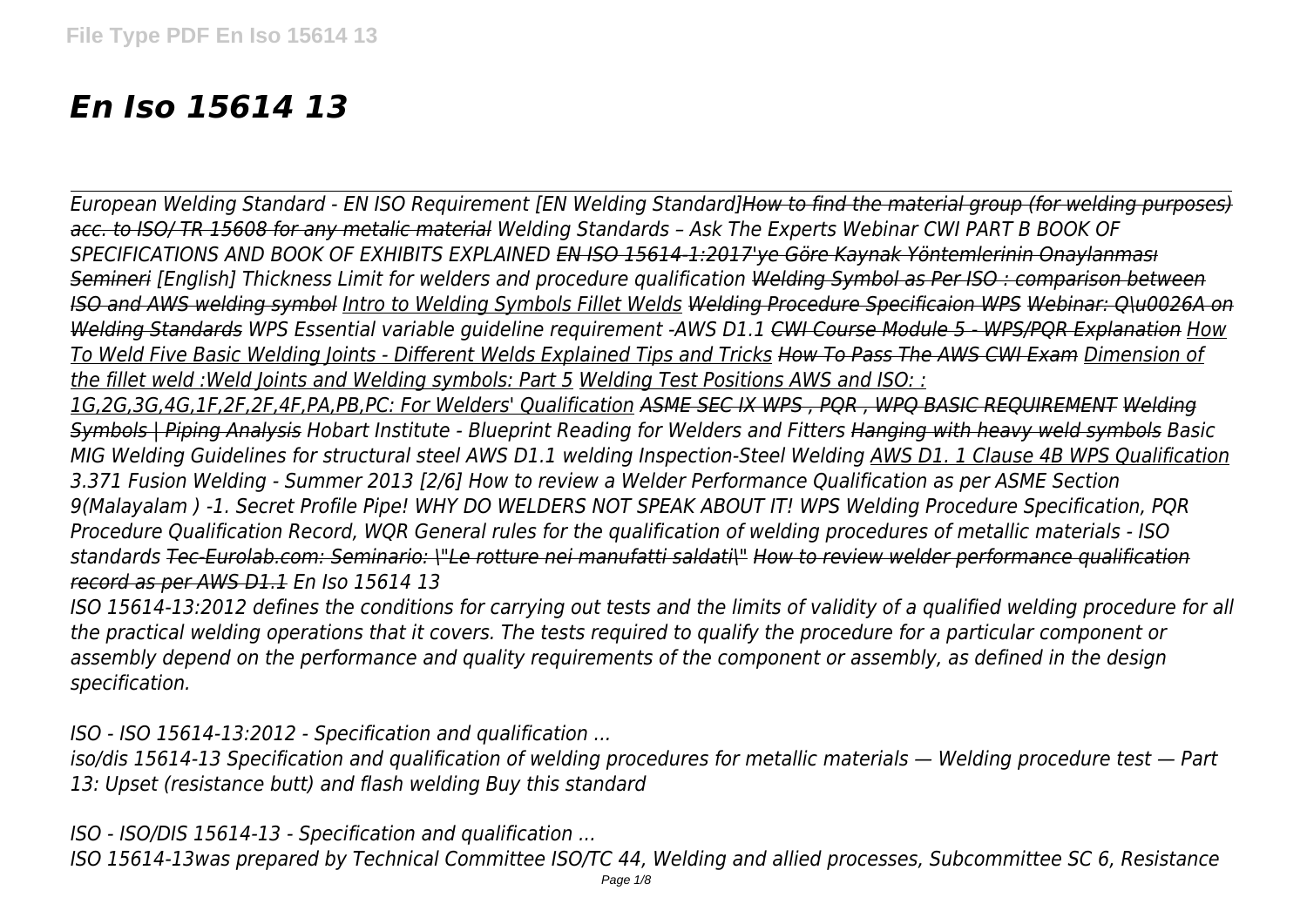*welding and allied mechanical joining. This second edition cancels and replaces the first edition (ISO 15614-13:2005), which has been technically revised.*

*ISO 15614-13:2012(en), Specification and qualification of ...*

*EN ISO 15614-13 : 2012. Current. Current The latest, up-to-date edition. SPECIFICATION AND QUALIFICATION OF WELDING PROCEDURES FOR METALLIC MATERIALS - WELDING PROCEDURE TEST - PART 13: UPSET (RESISTANCE BUTT) AND FLASH WELDING (ISO 15614-13:2012) Publisher ...*

*EN ISO 15614-13 : 2012 SPECIFICATION AND QUALIFICATION OF ...*

*buy din en iso 15614-13 : 2012 specification and qualification of welding procedures for metallic materials - welding procedure test - part 13: upset (resistance butt) and flash welding (iso 15614-13:2012) from sai global*

*DIN EN ISO 15614-13 : 2012 | SPECIFICATION AND ...*

*BS EN ISO 15614-13:2012 Specification and qualification of welding procedures for metallic materials.*

*BS EN ISO 15614-13:2012 - Specification and qualification ...*

*UNE EN ISO 15614-13:2013 Specification and qualification of welding procedures for metallic materials - Welding procedure test - Part 13: Upset (resistance butt) and flash welding (ISO 15614-13:2012) Especificación y cualificación de los procedimientos de soldeo para los materiales metálicos. Ensayo de procedimiento de soldeo.*

*UNE EN ISO 15614-13:2013 Specification and qualification ...*

*ISO 15614-13 was prepared by Technical Committee ISO/TC 44, Welding and allied processes, Subcommittee SC 6, Resistance welding and allied mechanical joining. This second edition cancels and replaces the first edition (ISO 15614-13:2005), which has been technically revised.*

*procedure test metallic materials — Welding BSI Standards ...*

*Frhere Ausgaben DIN EN ISO 15614-13 2005-09 B55EB1B3C7662F69D7A1918AB87AD62294F9A8BA8CCBB7C64AF72888C7E41 D906FB30348A9F905D2BEBE2EE918109CC8B976CDB251D37A5AFE0734FC6A9F348C6265E0ED0A7E48E3552F000C1DA0326 8F0B87B2AB4A5A294E3656EDF57915A2BEF0C87Normen-Ticker - TUV Sud AG Verlag - Kd.-Nr.7031496 - Abo-Nr.00846197/003/002 - 2012-09-24 165915DIN EN ISO 15614-132012-10 4 Nationaler Anhang NA inativ Literaturhinweise DIN EN 1321, Zerstrende Prfung von Schweiverbindungen an metallischen Werkstoffen ...*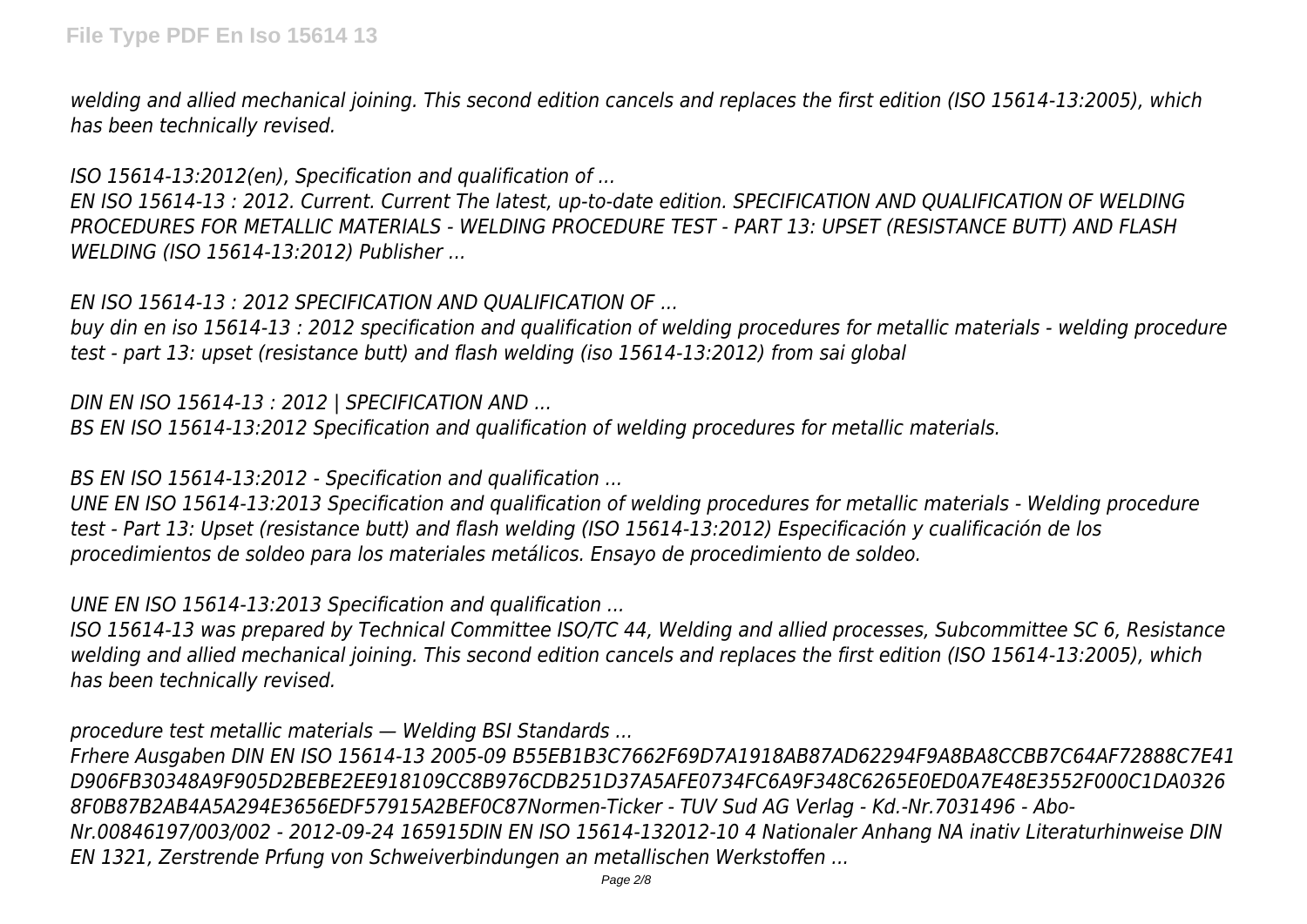*DIN EN ISO 15614-13 - 2012.pdf*  $\pi$ <sub>*IM*</sub> $\pi$ *Istdlibrary.com* 

*ISO 15614-1:2017 applies to production welding, repair welding and build-up welding. ISO 15614-1:2017 defines the conditions for the execution of welding procedure tests and the range of qualification for welding procedures for all practical welding operations within the qualification of this document.*

*ISO - ISO 15614-1:2017 - Specification and qualification ...*

*What is this standard about? BS EN ISO 15614 provides preliminary welding procedure tests designed to ensure that a given weld will perform as required. This part covers arc and gas welding of steels and arc welding of nickel and nickel alloys. It defines how the welding procedure test should be conducted and the range of acceptable results.*

# *BS EN ISO 15614-1:2017+A1:2019 Specification and ...*

*UNE EN ISO 15614-13:2013 Specification and qualification of welding procedures for metallic materials - Welding procedure test - Part 13: Upset (resistance butt) and flash welding (ISO 15614-13:2012) Especificación y cualificación de los procedimientos de soldeo para los materiales metálicos. Ensayo de procedimiento de soldeo.*

## *En Iso 15614 13 - pompahydrauliczna.eu*

*This part of ISO 15614 specifies tests for the qualification of welding procedure specifications applicable to upset (resistance butt) welding and flash welding of metallic materials, e.g. with solid, tubular, flat or circular cross-section.*

# *EVS-EN ISO 15614-13:2012 - Estonian Centre for Standardisation*

*DIN EN ISO 15614-13 Specification and qualification of welding procedures for metallic materials - Welding procedure test - Part 13: Upset (resistance butt) and flash welding (ISO 15614-13:2012); German version EN ISO 15614-13:2012. standard by DIN-adopted European-adopted ISO Standard, 10/01/2012. View all product details*

## *DIN EN ISO 15614-13 - Techstreet*

*This document (EN ISO 15614-2:2005) has been prepared by Technical Committee CEN/TC 121 "Welding", the secretariat of which is held by DIN. This European Standard shall be given the status of a national standard, either by publication of an identical text or by endorsement, at the latest by October 2005, and conflicting national standards shall ...*

*ISO 15614-2:2005(en), Specification and qualification of ...*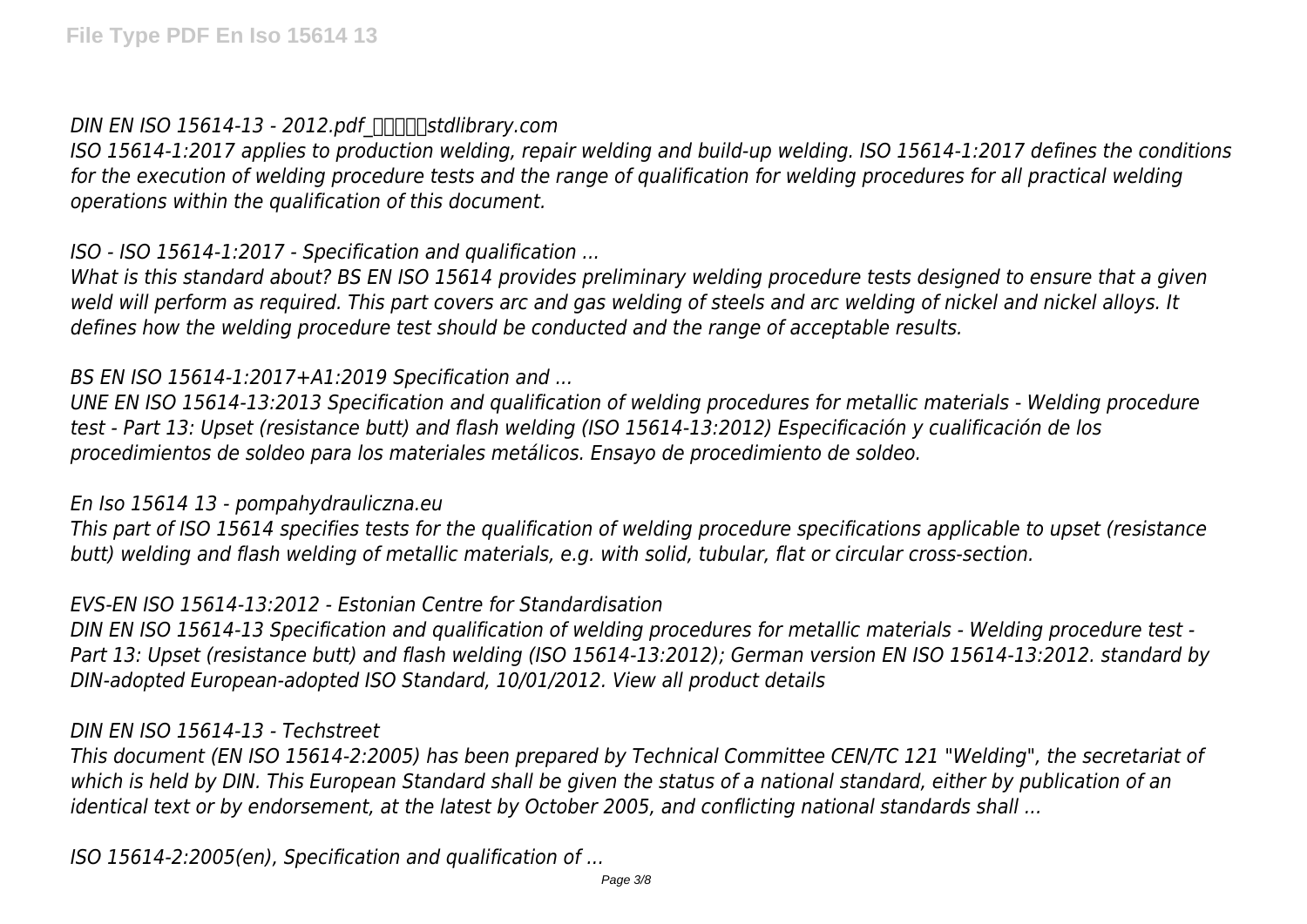*DIN EN ISO 15614-13 - 2012-10 Anforderung und Qualifizierung von Schweißverfahren für metallische Werkstoffe - Schweißverfahrensprüfung - Teil 13: Pressstumpf- und Abbrennstumpfschweißen (ISO 15614-13:2012); Deutsche Fassung EN ISO 15614-13:2012. Jetzt informieren!*

### *DIN EN ISO 15614-13 - 2012-10 - Beuth.de*

*ISO 15614-13:2012 defines the conditions for carrying out tests and the limits of validity of a qualified welding procedure for all the practical welding operations that it covers. The tests required to qualify the procedure for a particular component or assembly depend on the performance and quality requirements of the component or assembly, as defined in the design specification.*

### *ISO 15614-13 - European Standards Online Store*

*This part of ISO 15614 defines the conditions for carrying out tests and the limits of validity of a qualified welding procedure for all the practical welding operations that it covers. The tests required to qualify the procedure for a particular component or assembly depend on the performance and quality requirements of the component or assembly, as defined in the design specification.*

#### *NEN-EN-ISO 15614-13:2012 en - NEN*

*This part of ISO 15614 defines the conditions for carrying out tests and the limits of validity of a qualified welding procedure for all the practical welding operations that it covers. The tests required to qualify the procedure for a particular component or assembly depend on the performance and quality requirements of the component or assembly, as defined in the design specification.*

*European Welding Standard - EN ISO Requirement [EN Welding Standard]How to find the material group (for welding purposes) acc. to ISO/ TR 15608 for any metalic material Welding Standards – Ask The Experts Webinar CWI PART B BOOK OF SPECIFICATIONS AND BOOK OF EXHIBITS EXPLAINED EN ISO 15614-1:2017'ye Göre Kaynak Yöntemlerinin Onaylanması Semineri [English] Thickness Limit for welders and procedure qualification Welding Symbol as Per ISO : comparison between ISO and AWS welding symbol Intro to Welding Symbols Fillet Welds Welding Procedure Specificaion WPS Webinar: Q\u0026A on Welding Standards WPS Essential variable guideline requirement -AWS D1.1 CWI Course Module 5 - WPS/PQR Explanation How*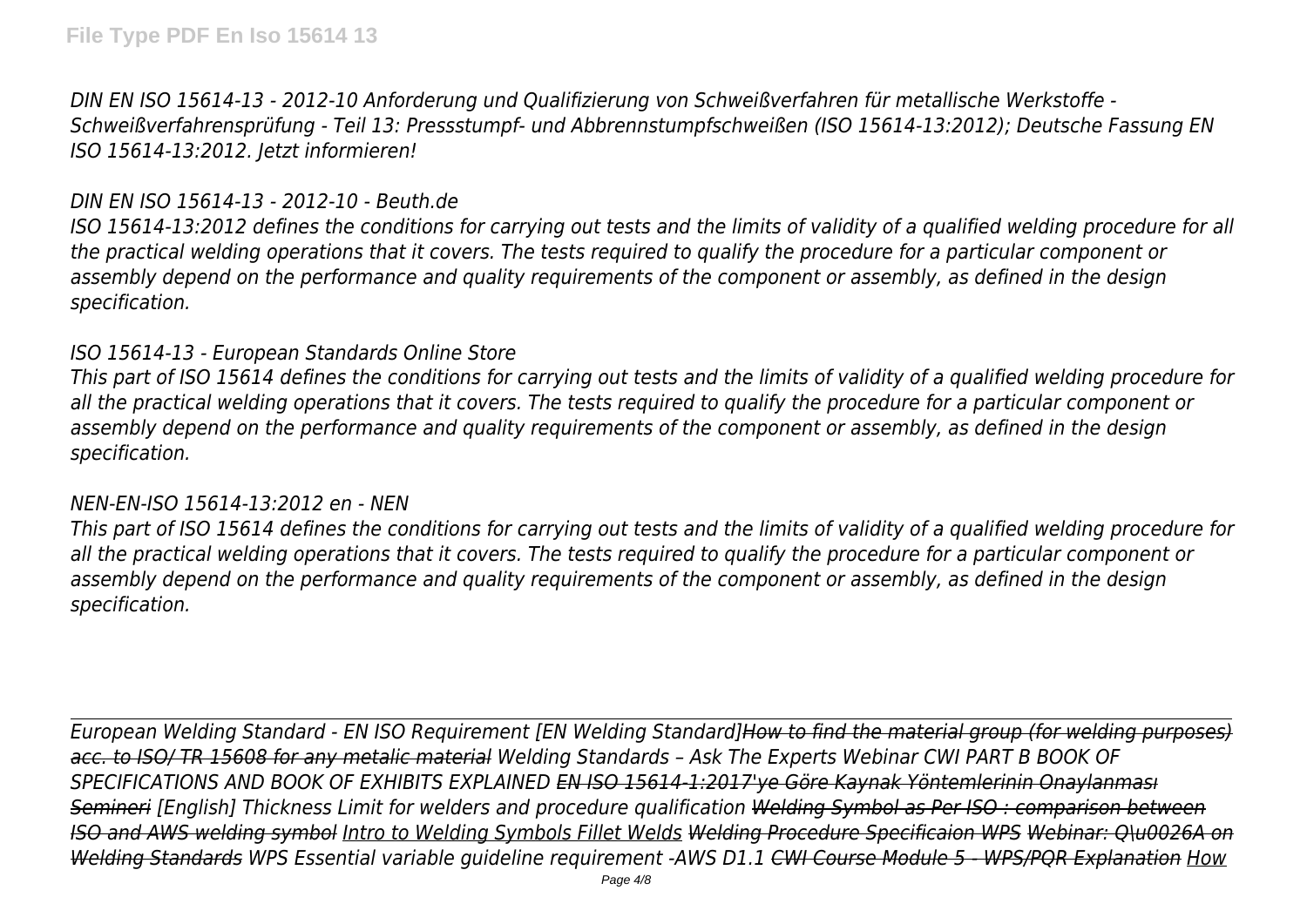*To Weld Five Basic Welding Joints - Different Welds Explained Tips and Tricks How To Pass The AWS CWI Exam Dimension of the fillet weld :Weld Joints and Welding symbols: Part 5 Welding Test Positions AWS and ISO: :*

*1G,2G,3G,4G,1F,2F,2F,4F,PA,PB,PC: For Welders' Qualification ASME SEC IX WPS , PQR , WPQ BASIC REQUIREMENT Welding Symbols | Piping Analysis Hobart Institute - Blueprint Reading for Welders and Fitters Hanging with heavy weld symbols Basic MIG Welding Guidelines for structural steel AWS D1.1 welding Inspection-Steel Welding AWS D1. 1 Clause 4B WPS Qualification 3.371 Fusion Welding - Summer 2013 [2/6] How to review a Welder Performance Qualification as per ASME Section 9(Malayalam ) -1. Secret Profile Pipe! WHY DO WELDERS NOT SPEAK ABOUT IT! WPS Welding Procedure Specification, PQR Procedure Qualification Record, WQR General rules for the qualification of welding procedures of metallic materials - ISO standards Tec-Eurolab.com: Seminario: \"Le rotture nei manufatti saldati\" How to review welder performance qualification record as per AWS D1.1 En Iso 15614 13*

*ISO 15614-13:2012 defines the conditions for carrying out tests and the limits of validity of a qualified welding procedure for all the practical welding operations that it covers. The tests required to qualify the procedure for a particular component or assembly depend on the performance and quality requirements of the component or assembly, as defined in the design specification.*

*ISO - ISO 15614-13:2012 - Specification and qualification ...*

*iso/dis 15614-13 Specification and qualification of welding procedures for metallic materials — Welding procedure test — Part 13: Upset (resistance butt) and flash welding Buy this standard*

*ISO - ISO/DIS 15614-13 - Specification and qualification ...*

*ISO 15614-13was prepared by Technical Committee ISO/TC 44, Welding and allied processes, Subcommittee SC 6, Resistance welding and allied mechanical joining. This second edition cancels and replaces the first edition (ISO 15614-13:2005), which has been technically revised.*

*ISO 15614-13:2012(en), Specification and qualification of ...*

*EN ISO 15614-13 : 2012. Current. Current The latest, up-to-date edition. SPECIFICATION AND QUALIFICATION OF WELDING PROCEDURES FOR METALLIC MATERIALS - WELDING PROCEDURE TEST - PART 13: UPSET (RESISTANCE BUTT) AND FLASH WELDING (ISO 15614-13:2012) Publisher ...*

*EN ISO 15614-13 : 2012 SPECIFICATION AND QUALIFICATION OF ...*

*buy din en iso 15614-13 : 2012 specification and qualification of welding procedures for metallic materials - welding procedure*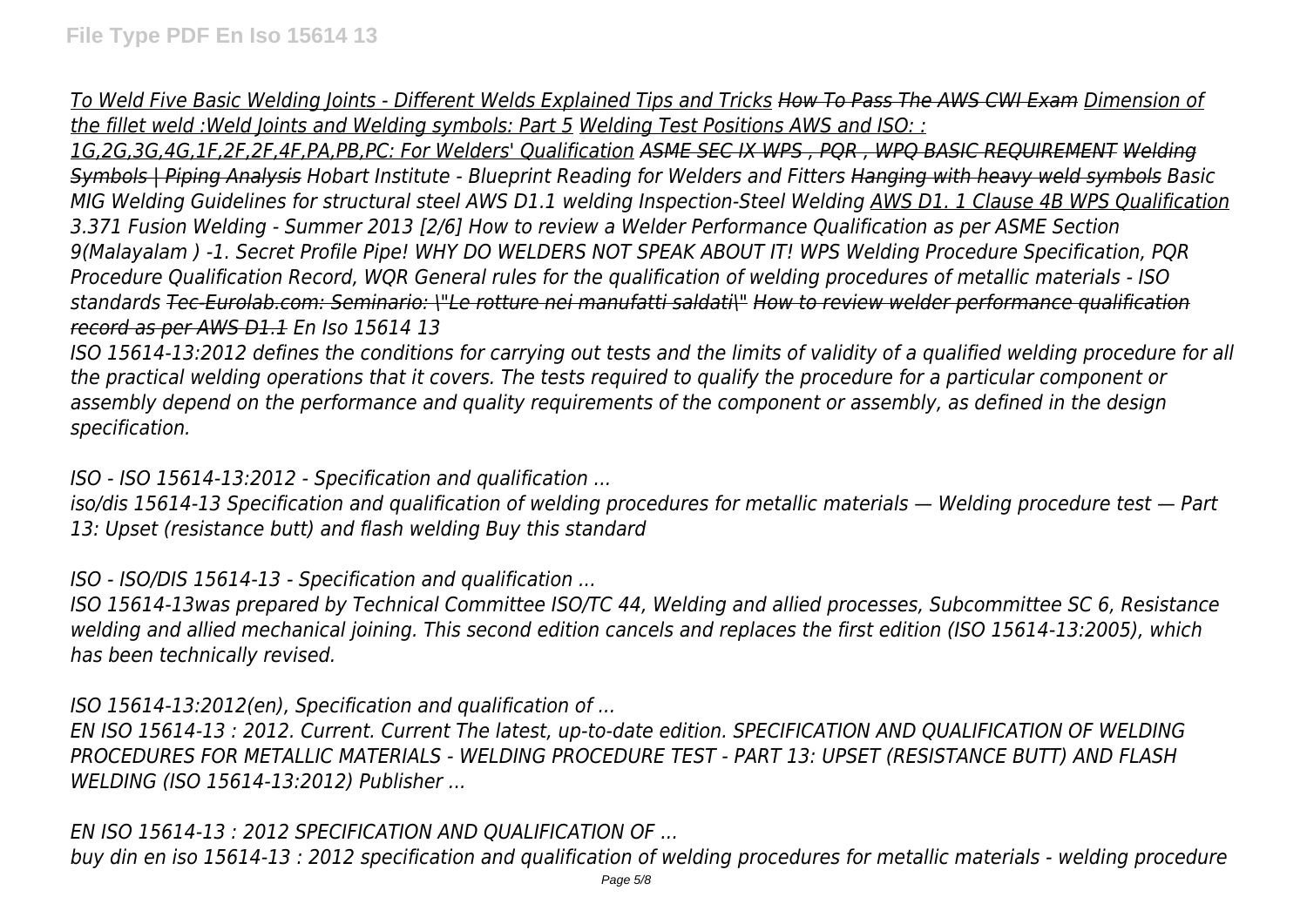*test - part 13: upset (resistance butt) and flash welding (iso 15614-13:2012) from sai global*

*DIN EN ISO 15614-13 : 2012 | SPECIFICATION AND ...*

*BS EN ISO 15614-13:2012 Specification and qualification of welding procedures for metallic materials.*

*BS EN ISO 15614-13:2012 - Specification and qualification ...*

*UNE EN ISO 15614-13:2013 Specification and qualification of welding procedures for metallic materials - Welding procedure test - Part 13: Upset (resistance butt) and flash welding (ISO 15614-13:2012) Especificación y cualificación de los procedimientos de soldeo para los materiales metálicos. Ensayo de procedimiento de soldeo.*

*UNE EN ISO 15614-13:2013 Specification and qualification ...*

*ISO 15614-13 was prepared by Technical Committee ISO/TC 44, Welding and allied processes, Subcommittee SC 6, Resistance welding and allied mechanical joining. This second edition cancels and replaces the first edition (ISO 15614-13:2005), which has been technically revised.*

*procedure test metallic materials — Welding BSI Standards ...*

*Frhere Ausgaben DIN EN ISO 15614-13 2005-09 B55EB1B3C7662F69D7A1918AB87AD62294F9A8BA8CCBB7C64AF72888C7E41 D906FB30348A9F905D2BEBE2EE918109CC8B976CDB251D37A5AFE0734FC6A9F348C6265E0ED0A7E48E3552F000C1DA0326 8F0B87B2AB4A5A294E3656EDF57915A2BEF0C87Normen-Ticker - TUV Sud AG Verlag - Kd.-Nr.7031496 - Abo-Nr.00846197/003/002 - 2012-09-24 165915DIN EN ISO 15614-132012-10 4 Nationaler Anhang NA inativ Literaturhinweise DIN EN 1321, Zerstrende Prfung von Schweiverbindungen an metallischen Werkstoffen ...*

*DIN EN ISO 15614-13 - 2012.pdf*  $\pi$ <sub>*IM*</sub> $\pi$ *Istdlibrary.com* 

*ISO 15614-1:2017 applies to production welding, repair welding and build-up welding. ISO 15614-1:2017 defines the conditions for the execution of welding procedure tests and the range of qualification for welding procedures for all practical welding operations within the qualification of this document.*

*ISO - ISO 15614-1:2017 - Specification and qualification ...*

*What is this standard about? BS EN ISO 15614 provides preliminary welding procedure tests designed to ensure that a given weld will perform as required. This part covers arc and gas welding of steels and arc welding of nickel and nickel alloys. It defines how the welding procedure test should be conducted and the range of acceptable results.*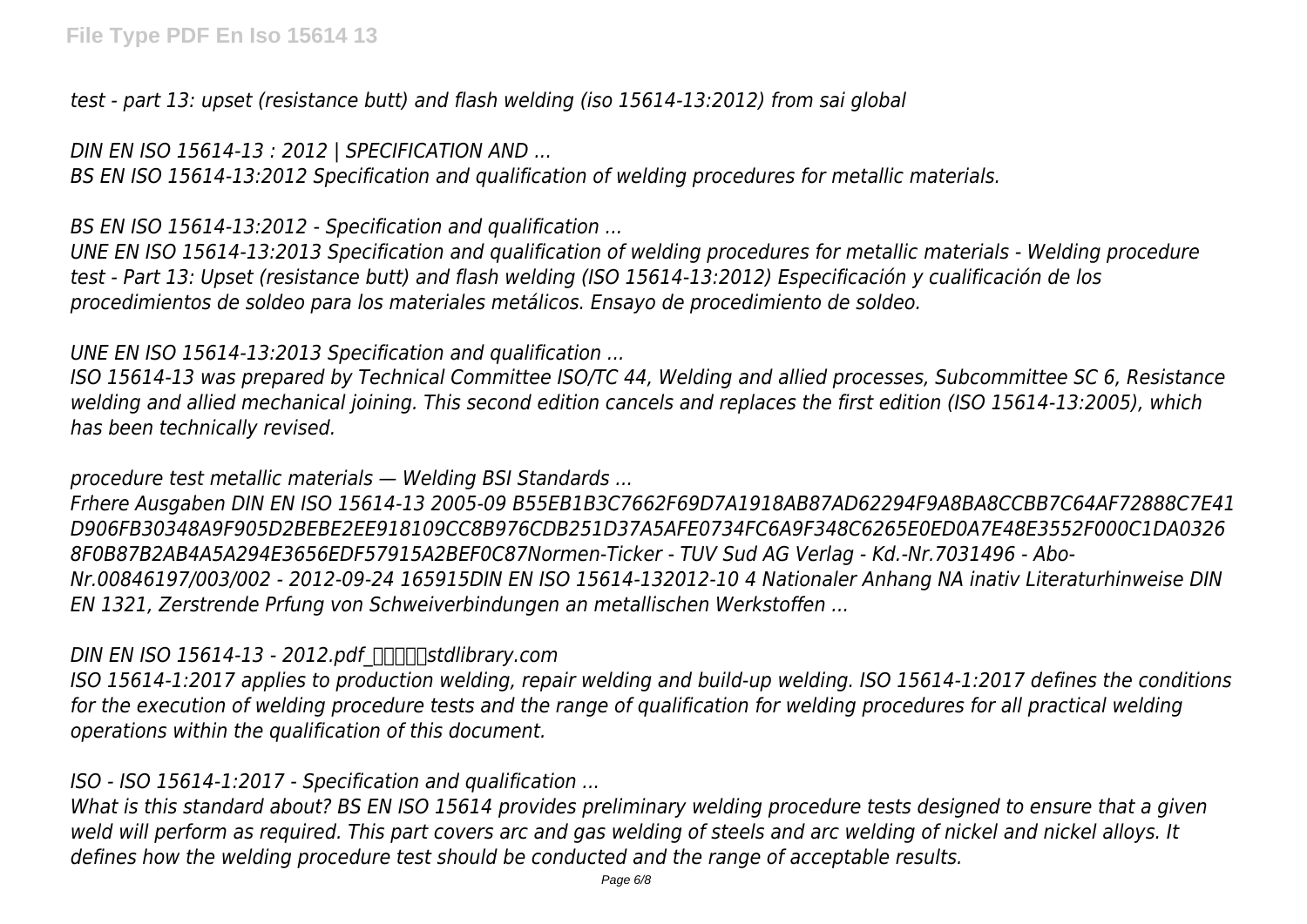*BS EN ISO 15614-1:2017+A1:2019 Specification and ...*

*UNE EN ISO 15614-13:2013 Specification and qualification of welding procedures for metallic materials - Welding procedure test - Part 13: Upset (resistance butt) and flash welding (ISO 15614-13:2012) Especificación y cualificación de los procedimientos de soldeo para los materiales metálicos. Ensayo de procedimiento de soldeo.*

#### *En Iso 15614 13 - pompahydrauliczna.eu*

*This part of ISO 15614 specifies tests for the qualification of welding procedure specifications applicable to upset (resistance butt) welding and flash welding of metallic materials, e.g. with solid, tubular, flat or circular cross-section.*

# *EVS-EN ISO 15614-13:2012 - Estonian Centre for Standardisation*

*DIN EN ISO 15614-13 Specification and qualification of welding procedures for metallic materials - Welding procedure test - Part 13: Upset (resistance butt) and flash welding (ISO 15614-13:2012); German version EN ISO 15614-13:2012. standard by DIN-adopted European-adopted ISO Standard, 10/01/2012. View all product details*

## *DIN EN ISO 15614-13 - Techstreet*

*This document (EN ISO 15614-2:2005) has been prepared by Technical Committee CEN/TC 121 "Welding", the secretariat of which is held by DIN. This European Standard shall be given the status of a national standard, either by publication of an identical text or by endorsement, at the latest by October 2005, and conflicting national standards shall ...*

# *ISO 15614-2:2005(en), Specification and qualification of ...*

*DIN EN ISO 15614-13 - 2012-10 Anforderung und Qualifizierung von Schweißverfahren für metallische Werkstoffe - Schweißverfahrensprüfung - Teil 13: Pressstumpf- und Abbrennstumpfschweißen (ISO 15614-13:2012); Deutsche Fassung EN ISO 15614-13:2012. Jetzt informieren!*

# *DIN EN ISO 15614-13 - 2012-10 - Beuth.de*

*ISO 15614-13:2012 defines the conditions for carrying out tests and the limits of validity of a qualified welding procedure for all the practical welding operations that it covers. The tests required to qualify the procedure for a particular component or assembly depend on the performance and quality requirements of the component or assembly, as defined in the design specification.*